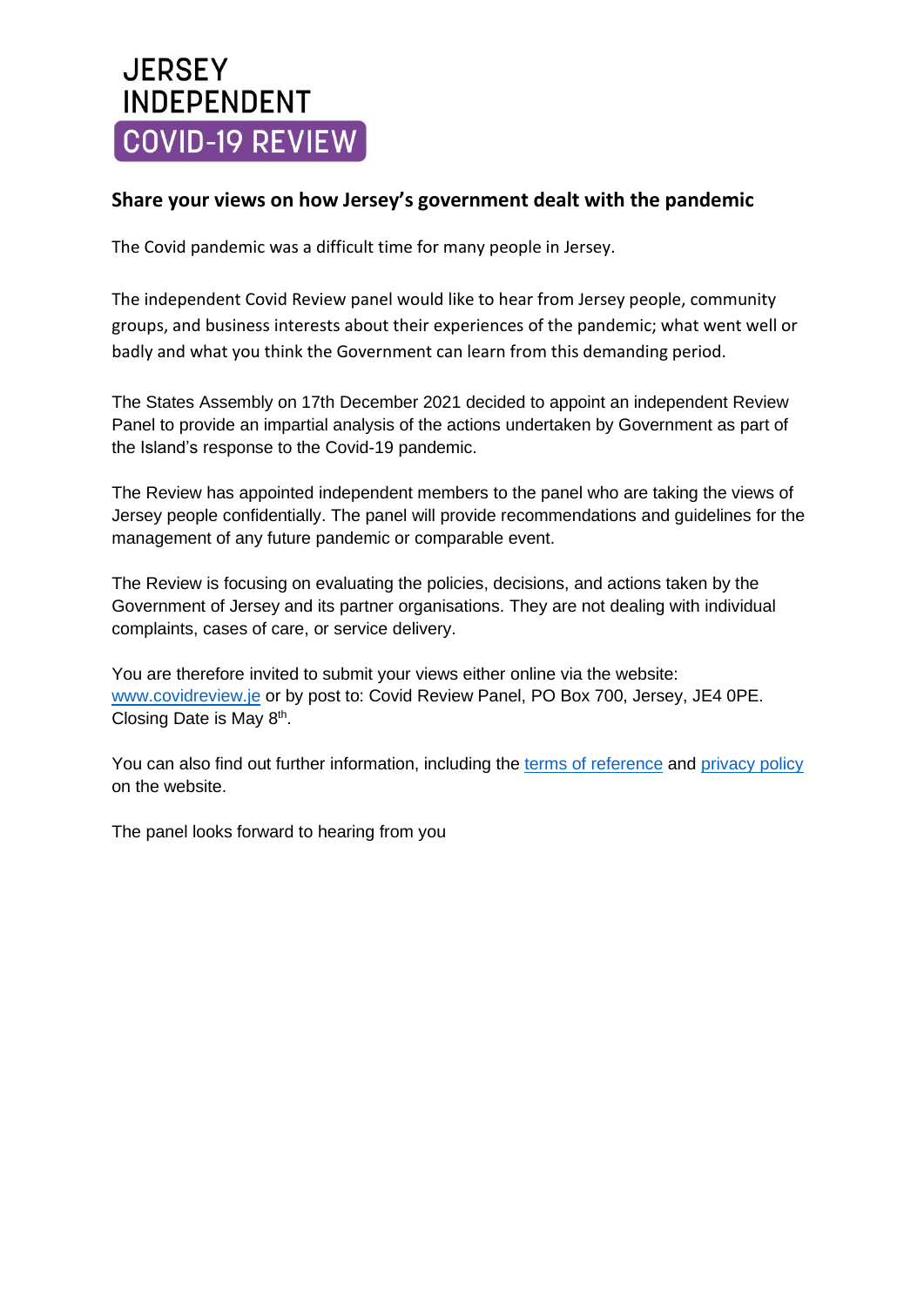# **JERSEY INDEPENDENT** COVID-19 REVIEW

#### **Partilhe as suas opiniões sobre como o governo de Jersey lidou com a pandemia**

A pandemia Covid foi um período difícil para muitas pessoas em Jersey.

Um Painel de Revisão independente gostaria de ouvir as pessoas de Jersey, grupos comunitários, e os interesses empresariais, sobre as suas experiências com a pandemia, o que correu bem e mal, e o que acham que o governo pode aprender deste período tão desafiante.

A 17 de dezembro de 2021, a Assembleia dos Estados decidiu nomear um Painel de Revisão independente para fazer uma análise imparcial das ações do governo como resposta da ilha à pandemia Covid-19.

Nomearam-se membros independentes para fazer parte do Painel de Revisão para, confidencialmente, recolher as opiniões das pessoas de Jersey. O painel criará recomendações e diretrizes para a gestão de uma futura pandemia, ou evento comparável.

O Painel está a concentrar-se na avaliação das políticas, decisões e ações levadas a cabo pelo Governo de Jersey e as suas organizações parceiras. Não está a lidar com reclamações individuais, situações de cuidado, nem com a oferta de serviços.

Assim, está convidado a enviar as suas opiniões através do *site:* [www.covidreview.je](http://www.covidreview.je/) ou por correio para: Covid Review Panel, PO Box 700, Jersey, JE4 0PE. Podem responder a este folheto até ao dia 8 de Maio.

Também pode encontrar mais informações, incluindo os termos de [referência](https://covidreview.je/terms-of-reference/) e a [política](https://covidreview.je/privacy-policy/) de [privacidade,](https://covidreview.je/privacy-policy/) no *site*.

O painel aguarda o seu contacto.